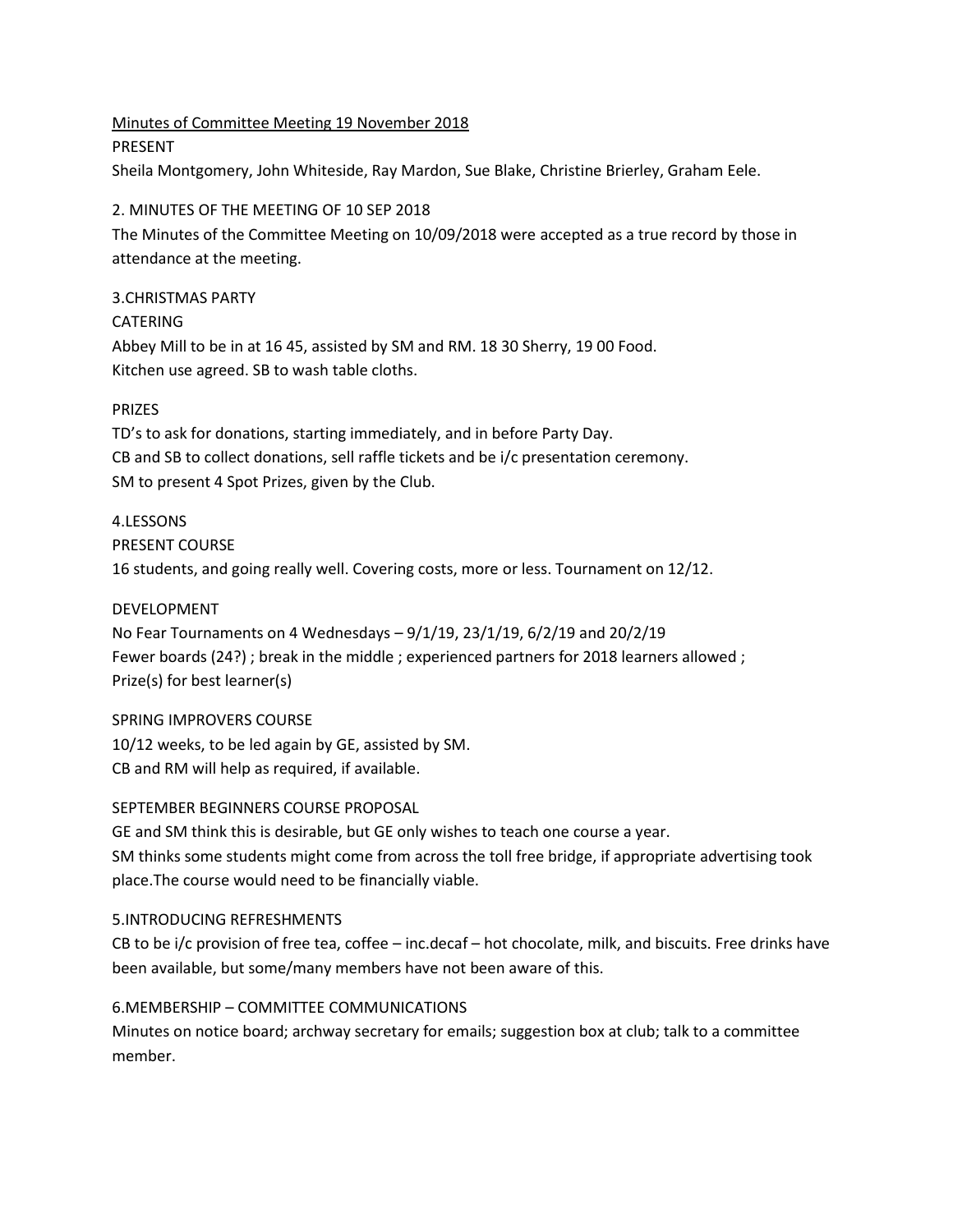#### CLUB HOME PAGE

More photos desirable, but members need to be asked for permission for themselves to appear.

### 7.COMPETITIONS

#### MONDAY NIGHTS

4 additional competitions agreed. 1 night each, during the October to March period.

#### LADIES PAIRS

One section for this, the other for non-ladies pairs. SB give a cup/trophy.

### MENS

One section for this, the other for non-mens pairs. SM to ask members re cup.

#### MIXED PAIRS

Two sections of equal numbers. Higher handicaps in one, lower handicaps in the other. All pairs to play, only mixed pairs to win. SM to ask members re cup for higher handicap competition. SM and RM to give cup/trophy for lower handicap competition.

#### OPEN PAIRS X-IMPS

One section, scored like teams. GE to give a cup/trophy.

For ladies, mens, and mixed pairs events, volunteer pairs will be requested to play/not play to eliminate sitting out. RM and GE to do this for ladies pairs.

Scoring when 2 sections are being played will be by computer for one section, and for the other, unless GE is convinced the computer can handle both. In the latter case RM would like travellers to be used as backup on the first occasion.

#### WEDNESDAY NIGHTS

As shown under LESSONS DEVELOPMENT above.

#### 8.TEAMS

Match v Monmouth – to be arranged. (by SM) Match v West of England – not to be further pursued. Match v U3A- on a Wednesday ; matched ability teams ; JW to pursue. Match v Usk, and/or Newport-mentioned as possibile , but no-one asked to pursue these. Possibility of entering a 3rd team in the East Wales league next year mentioned.

#### 9.CLUB CALENDAR

SM will produce the Calendar. Dates for the new Monday Competitions have yet to be agreed.

### 10.AOB

### CHARITY EVENTS and SUMMER PARTY

Members to bring a plate of food, and the club to provide wine and soft drinks [excluding ECATS?] SB to come in before.